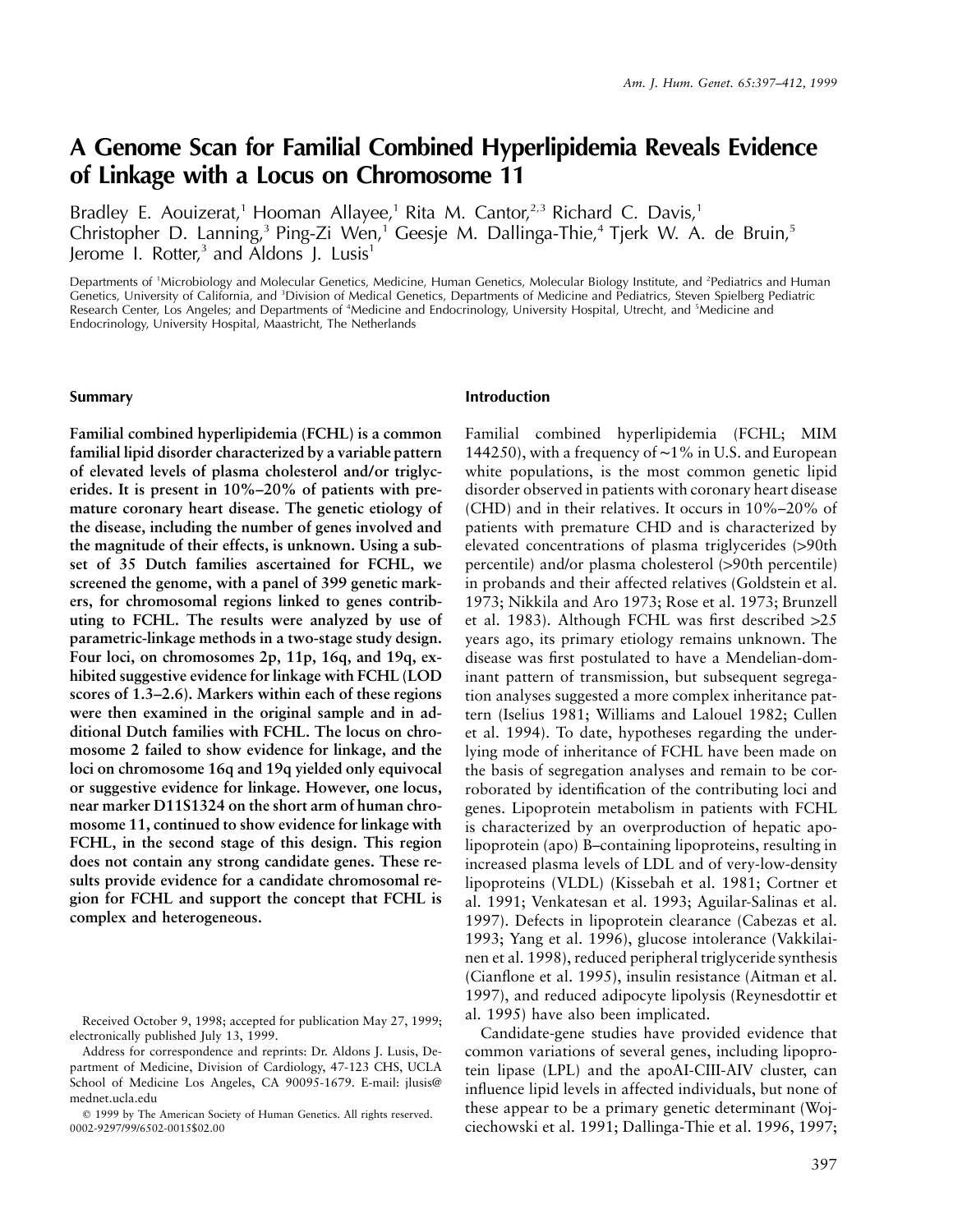Yang et al. 1996; Pajukanta et al. 1997; Aouizerat et al., in press). Recent studies of the Finnish isolate revealed a locus near the candidate gene apoAII, on human chromosome 1, that appears to contribute to FCHL (Pajukanta et al. 1998). Strong support for this locus comes from the mapping of a gene for combined hyperlipidemia to a region of conserved synteny on mouse chromosome 3 (Castellani et al. 1998).

Linkage studies of FCHL pose a considerable challenge, partly because the disorder lacks unequivocal diagnostic criteria. The original diagnosis of FCHL was given on the basis of premature CHD and evidence of three different lipid phenotypes among the first-degree family members: elevated cholesterol (phenotype IIA), elevated cholesterol and triglycerides (phenotype IIB, combined hyperlipidemia), or elevated triglycerides (phenotype IV) (Goldstein et al. 1973; Nikkila and Aro 1973). In addition, hyperlipidemia is quite variable among affected individuals and can also vary, over time, for an individual. Hyperlipidemia is age dependent, since children usually exhibit only modest elevations of cholesterol and triglycerides. Compounding these difficulties is the lack of a genetic model that adequately reflects the clear familial inheritance of the disease. These problems make it difficult to apply traditional model-based linkage approaches, which have been used successfully for mapping genes causing monogenic disorders (Hanis et al. 1996).

In the present study, we report the results of a genomewide screen for FCHL-susceptibility genes, using nonparametric-linkage approaches and a two-stage design. In stage 1, a complete multipoint genome scan was done in 240 individuals in nuclear families from 18 Dutch FCHL families, with use of 399 genetic markers spanning ∼10-cM intervals. Four regions with suggestive LOD scores between 1.0 and 3.0 were identified. These four loci were examined subsequently in 782 individuals, extending the number of pedigrees to 35. Three of the loci exhibited only suggestive or no evidence for linkage in the stage 2 analysis. However, a region on the short arm of chromosome 11 continued to exhibit evidence for linkage when the additional sampled families were analyzed. Since only modest LOD scores were observed for any loci in this relatively large family study, the data are not consistent with a model in which the disease is due to a single major gene. Thus, these results also provide strong evidence for the genetic complexity of FCHL, supporting previous segregation analyses. The novel FCHL locus on chromosome 1q21-q23, identified in the Finnish isolate (Pajukanta et al. 1998), did not exhibit strong evidence for linkage in the present study of the Dutch outbred population. These observations imply that FCHL not only is multigenic but also is heterogeneous in nature.

#### **Families and Methods**

#### *Ascertainment of FCHL Families*

Dutch FCHL families were ascertained as described elsewhere (Dallinga-Thie et al. 1996, 1997) and exhibit remarkable similarity with the original description of FCHL (Goldstein et al. 1973). The probands with FCHL were identified through a lipid-out patient clinic in a tertiary academic referral center. Although all are of Dutch descent, the recruited FCHL families are not from a single geographic area in the Netherlands. Initially, 18 unrelated probands with FCHL were recruited through the Lipid Clinic of the Utrecht University Hospital; subsequently, 17 additional probands were identified. The probands met three criteria, as follows: (1) primary hyperlipidemia, with plasma cholesterol $>250$  mg/dl ( $>6.5$ mmol/liter), triglycerides  $>200$  mg/dl ( $>2.3$  mmol/liter), and apoB concentrations exceeding, by 2 SD, the mean for age-adjusted levels; (2) at least one first-degree relative with a different hyperlipidemic phenotype; and (3) a positive family history of premature CHD, defined as myocardial infarction or cardiovascular disease with age at onset <60 years. Exclusion criteria for probands included diabetes, obesity (body-mass index [BMI]  $>28$ ), familial hypercholesterolemia (tendon xanthomas), and/ or type III hyperlipidemia (apoE2/E2). Low HDL-cholesterol level was not used as a trait for ascertainment, since it was observed in only a subset of the FCHL families. All subjects gave informed consent, and the study protocol was approved by the Human Investigation Review Committee of the University Hospital, Utrecht.

The pedigree structures and clinical characteristics of the 35 FCHL families are shown infigure 1and table 1, respectively. Relatives and spouses of probands were recruited without bias with regard to affectation status, and 195% of all available living relatives of probands were studied. Hyperlipidemic family members  $(n =$ 253) were assigned an FCHL phenotype on the basis of presenting with plasma cholesterol and/or plasma triglycerides  $>90$ th percentile and/or apoB  $>75$ th percentile, for age-matched and gender-matched controls. Family members who did not meet these criteria were classified as normolipidemic ( $n = 298$ ). A spouse group  $(n = 232)$  provided unrelated controls matched for environment, nutrition, and age. These criteria are likely to provide reasonable estimates of normal values for the defining diagnostic criteria (i.e., levels of total cholesterol, triglycerides, LDL-cholesterol, apoB, and HDLcholesterol). The age of probands was ∼51 years (range 27–76 years); 24% were female, as compared with 45% of affected individuals identified in the entire sample. The large proportion of male probands is in part the result of an ascertainment bias, since CHD affects men earlier than women, regardless of the underlying etiol-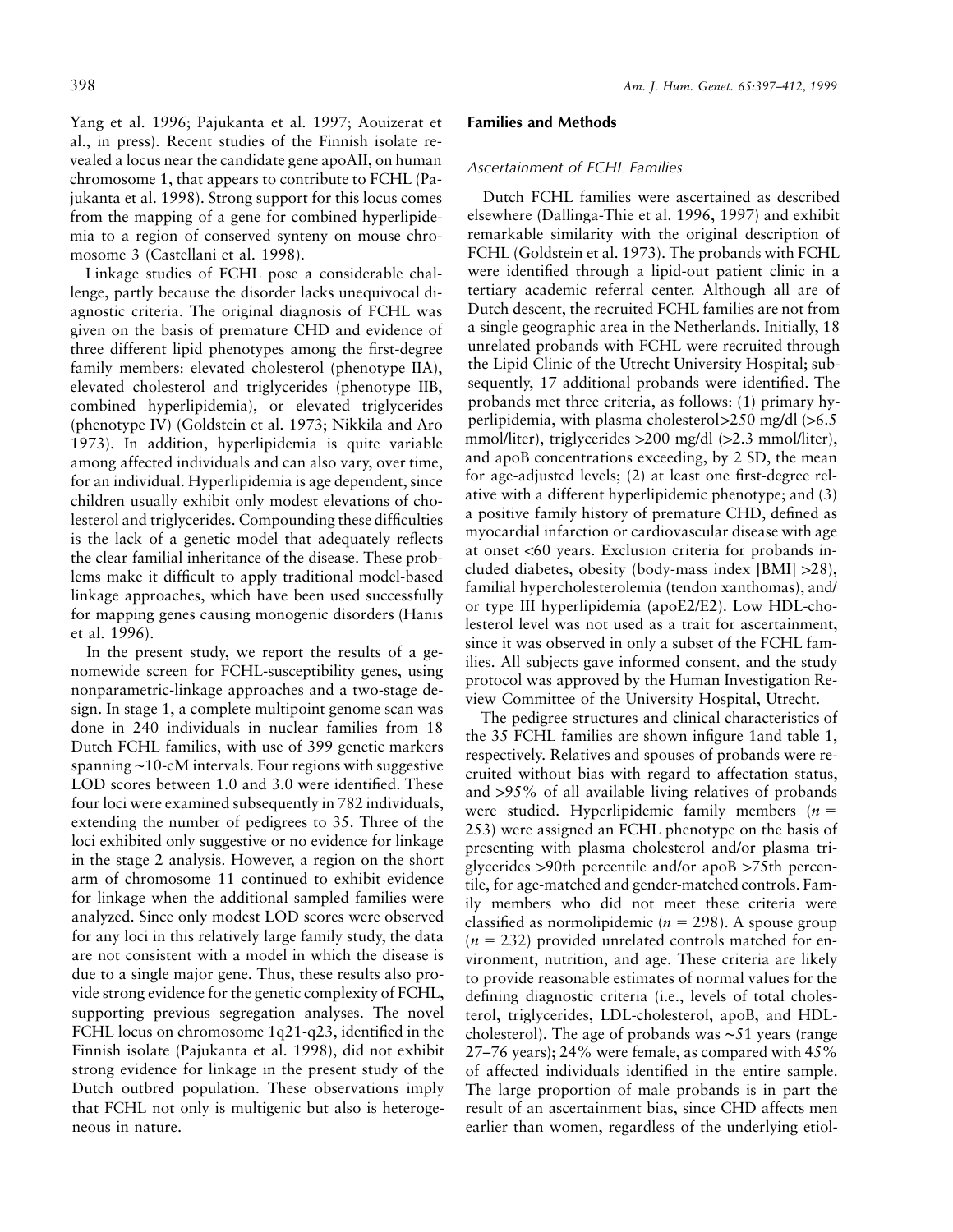

ន្ទី ១ នី <mark>។</mark><br>និ និ និ នី b  $\circ$ 

Ⴠ

网络区门



oda sdo

<u>s s s s o o o o o o o o o o o o o o o</u>

Ⴆ

切



 $\mathbf H$ 

 $\boxed{\underline{\mathbf{L}}}$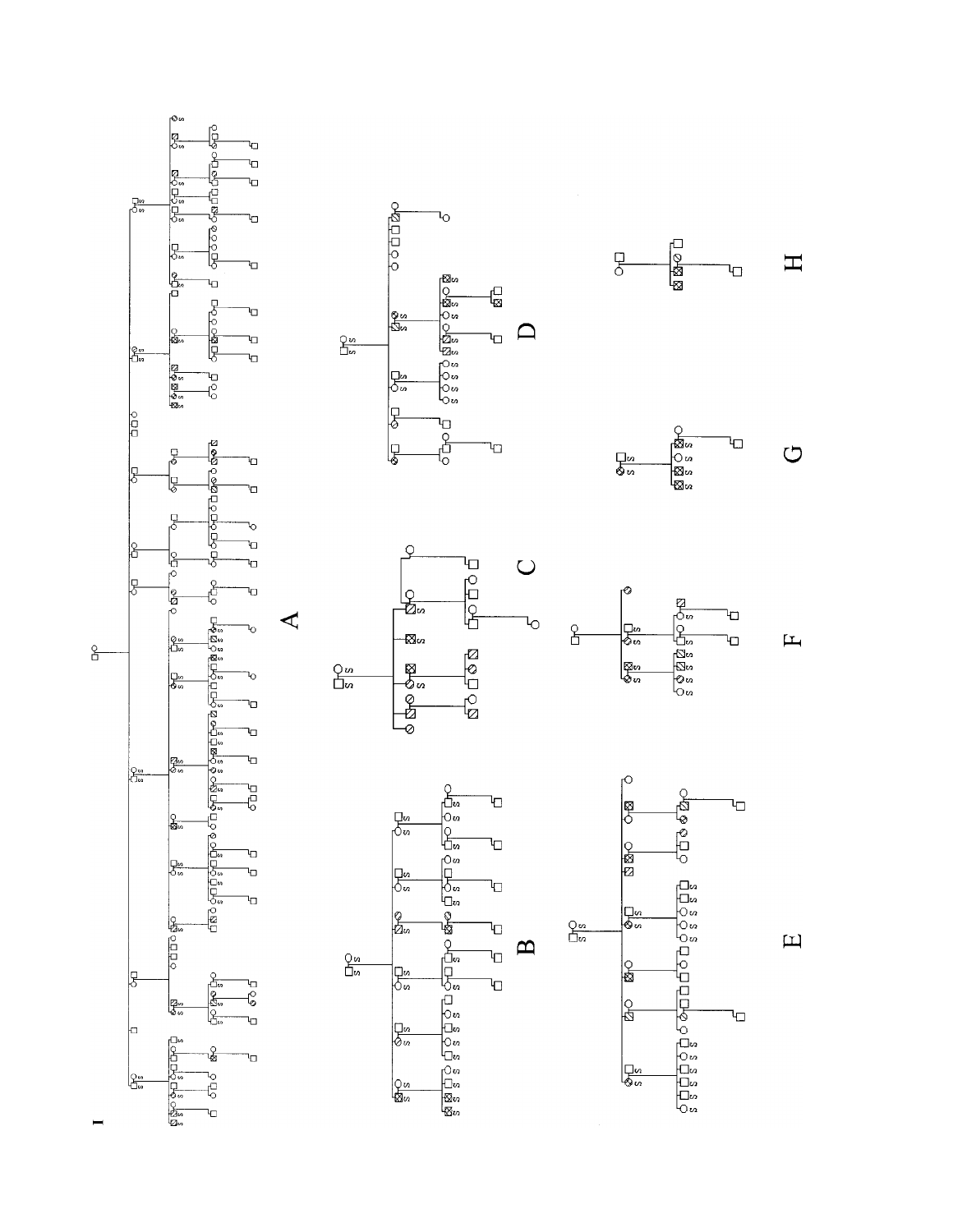

⊛

 $\blacksquare$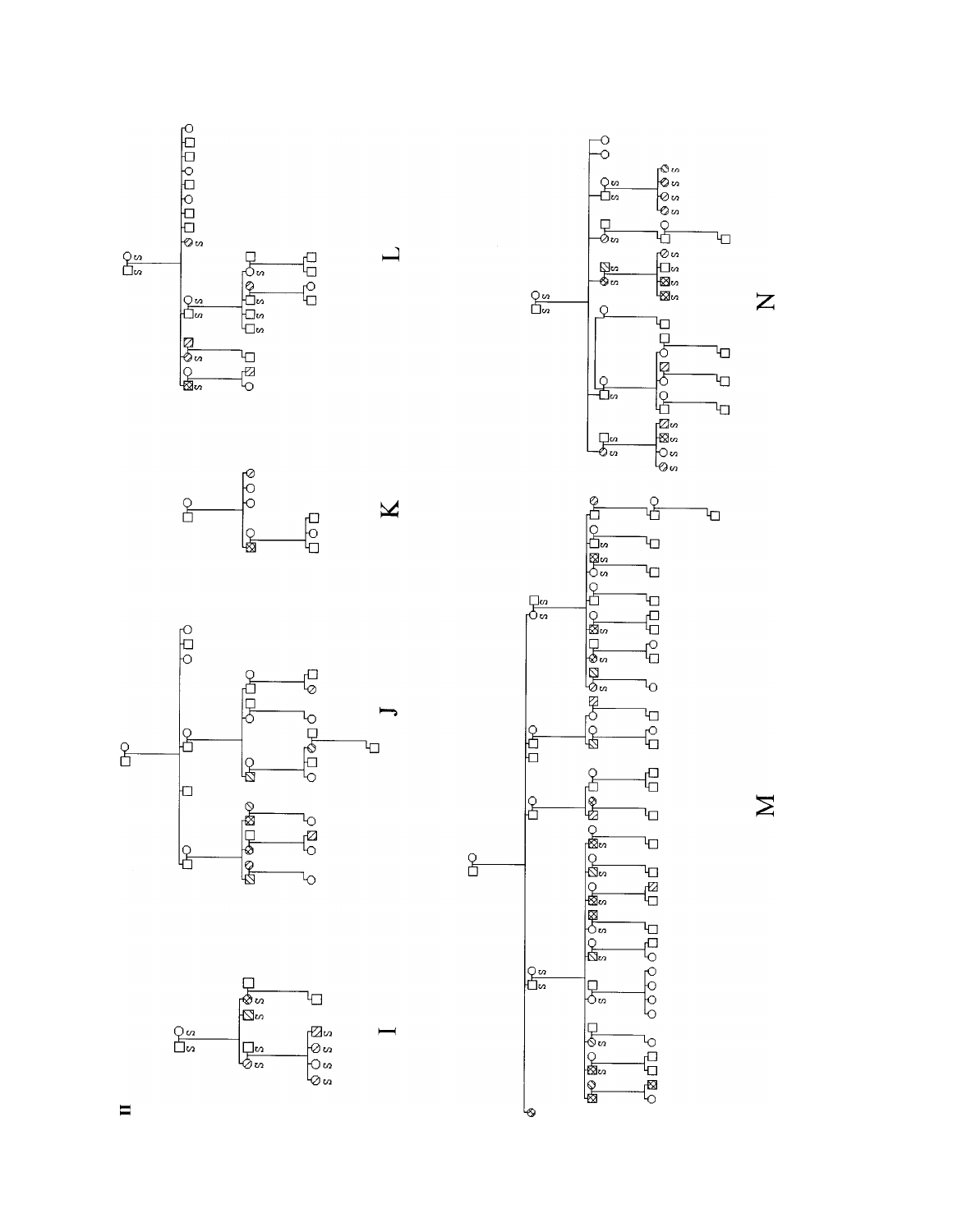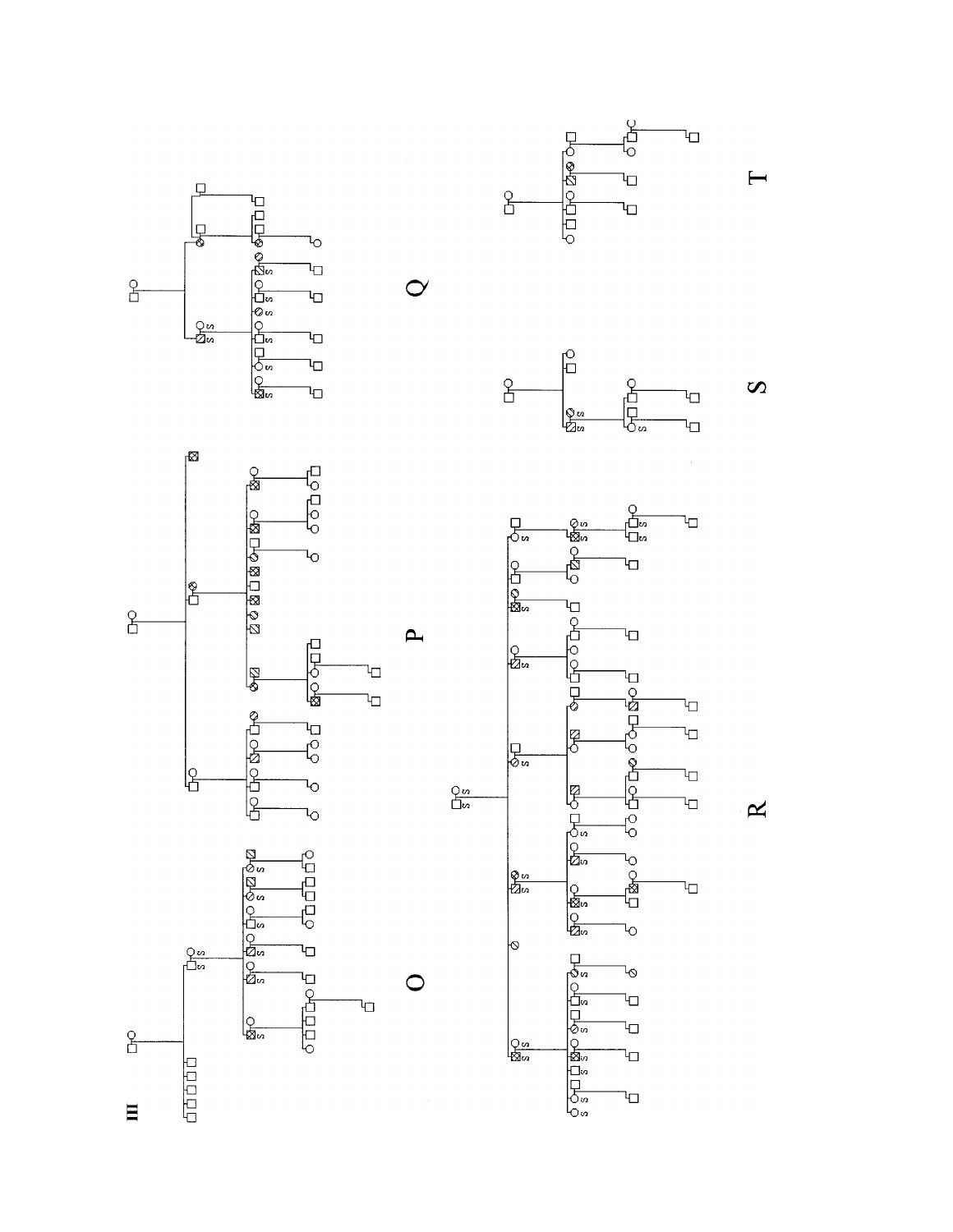







**CC** 

**BB** 











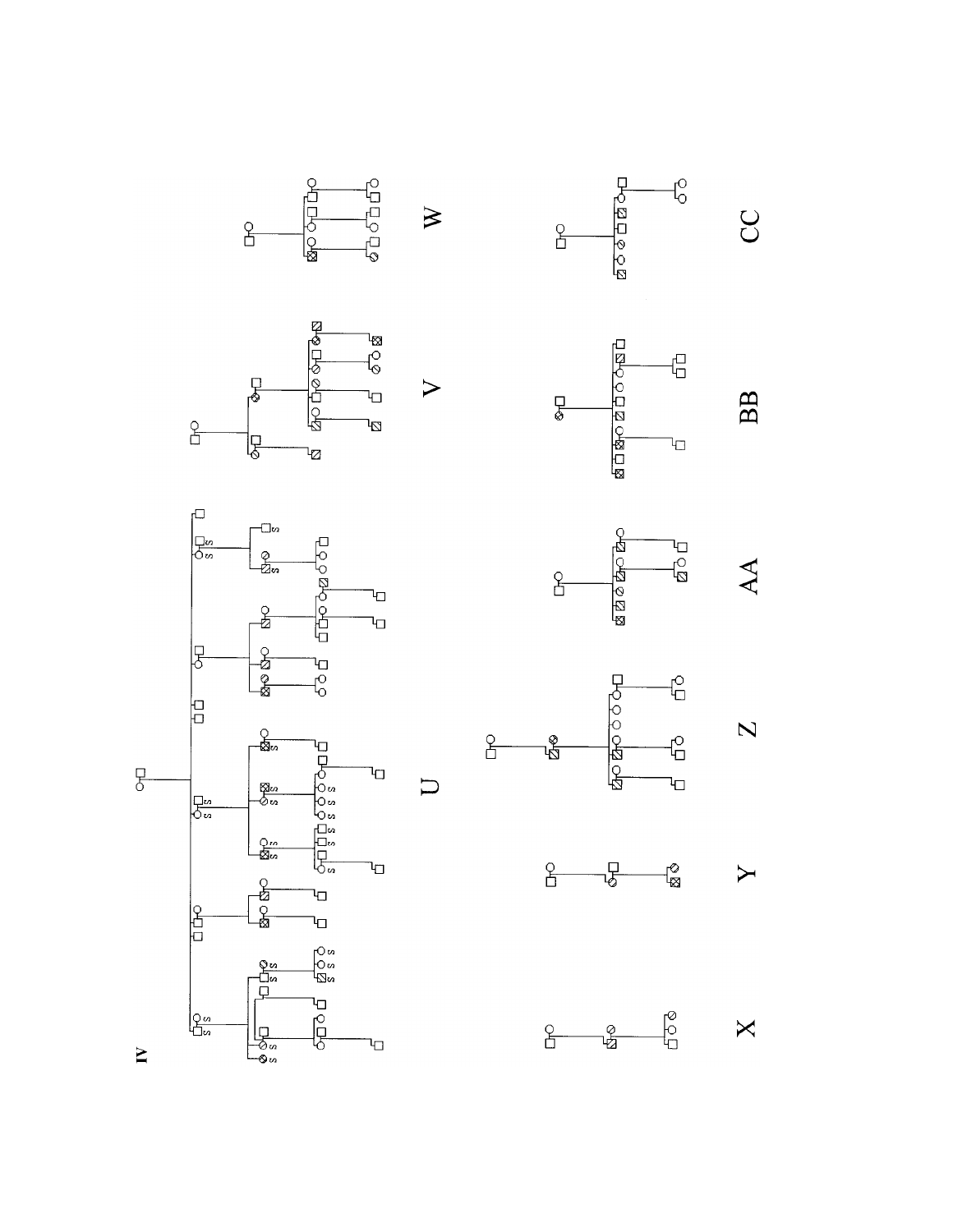

**Figure 1** Pedigree structures of the 35 Dutch FCHL families. Hypertriglyceridemic individuals (i.e., with plasma triglyceride levels >90th percentile) are denoted by upward diagonal hatching. Hypercholesterolemic individuals (i.e., with <sup>p</sup>lasma cholesterol levels <sup>1</sup>90th percentile) are indicated by downward diagonal hatching. Individuals who are both hypercholesterolemic and hypertri<sup>g</sup>lyceridemic are denoted by <sup>a</sup> cross-hatching. Individuals genotyped in the stage 1 genome scan are indicated by an "s" below the symbol.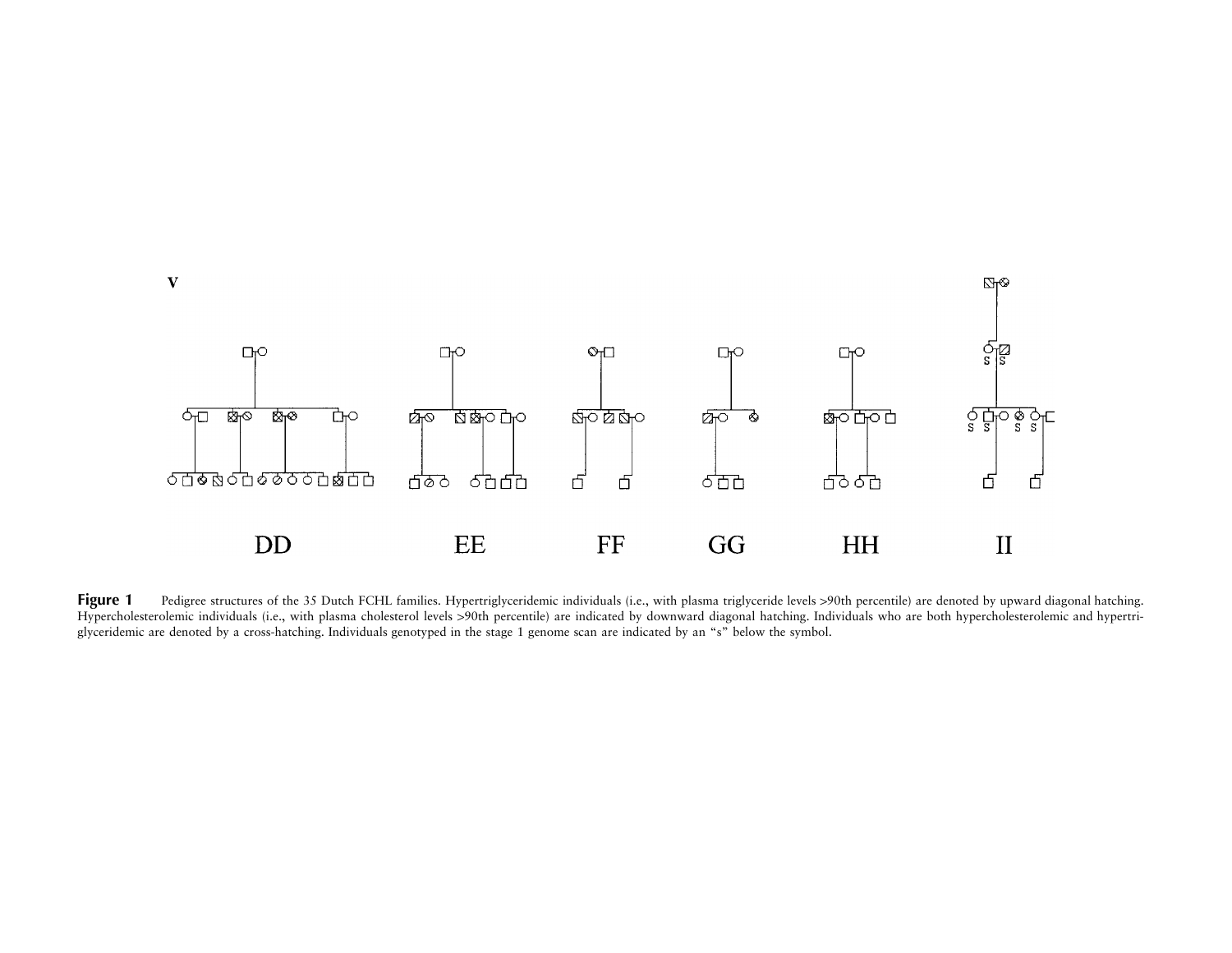| Table 1 |                                                      |  |
|---------|------------------------------------------------------|--|
|         | <b>Clinical Characteristics of the FCHL Families</b> |  |

|                 | $Mean \pm SD IN$                                          |                                              |                                   |  |  |  |
|-----------------|-----------------------------------------------------------|----------------------------------------------|-----------------------------------|--|--|--|
| <b>VARIABLE</b> | Hyperlipidemic<br>Individuals <sup>a</sup><br>$(n = 253)$ | Normolipidemic<br>Individuals<br>$(n = 298)$ | Spouse<br>Controls<br>$(n = 231)$ |  |  |  |
| Age (years)     | $49 + 16$                                                 | $34 + 15$                                    | $48 + 15$                         |  |  |  |
| Lipids (mg/dl): |                                                           |                                              |                                   |  |  |  |
| Triglycerides   | $243 \pm 143$                                             | $116 + 43$                                   | $144 + 91$                        |  |  |  |
| Cholesterol     | $281 \pm 90$                                              | $191 + 31$                                   | $219 \pm 40$                      |  |  |  |
| LDL-cholesterol | $179 \pm 53$                                              | $122 + 29$                                   | $144 \pm 38$                      |  |  |  |
| apoB            | $131 \pm 30$                                              | $84 + 22$                                    | $102 + 8$                         |  |  |  |
| apoCIII         | $11.8 + 4.2$                                              | $7.4 \pm 2.5$                                | $8.7 \pm 3.2$                     |  |  |  |

<sup>a</sup> Includes the 35 probands and 218 hyperlipidemic individuals.

ogy. The hyperlipidemic relatives had characteristics similar to those of the probands, including a male preponderance (55%), as well as higher values for BMI and waist-hip ratio than were seen in normolipidemics (Dallinga-Thie et al. 1996). Normolipidemic relatives were younger than the hyperlipidemic relatives, and it is likely that the FCHL phenotype had not yet been fully expressed in some normolipidemic individuals. Although children with FCHL exhibit somewhat elevated plasma lipid values, the age at onset of the FCHL phenotype has been assumed to be > 20 years (Goldstein et al. 1973; Castro Cabezas et al. 1992).

#### *Analytic Methods*

Venous blood was drawn after an overnight fast of 12–14 h, and plasma was prepared by immediate centrifugation. Lipids and apo were quantified by use of methods described elsewhere (de Bruin et al. 1991; Cabezas et al. 1993; Dallinga-Thie et al. 1996). Probands or hyperlipidemic relatives who used lipid-lowering drugs were sampled after their lipid-lowering treatment was withheld for 3 wk. Only these lipid values and other quantitative measurements were used in this study. Hormone-replacement therapy showed little effect on lipid traits in this Dutch FCHL sample and therefore was not considered a confounding factor (T. W. A. de Bruin, unpublished data). Alcohol use was not controlled for, beyond the subjects' abstention from alcohol consumption for  $\geq 48$  h prior to having blood drawn.

#### *Genotyping*

In the present study, DNA from 782 subjects (Dallinga-Thie et al. 1996, 1997) was used for analysis. DNA was isolated from 10 ml EDTA-augmented blood, by use of standard procedures (Weber and May 1989). Genotyping was performed either manually, with use of radiolabeled PCR products (Allayee et al. 1998), or with the aid of a scanning fluorescent detector, with use of fluorescently labeled PCR products (Yuan et al. 1997).

For fluorescent genotyping, the final PCR reaction conditions were as follows: 100  $\mu$ M each of dGTP, dATP, dTTP, and dCTP;  $0.075 \mu M$  each PCR primer (Research Genetics; forward primer labeled with fluorescent dye); 45 ng genomic DNA template; and 0.12 U Ampli*Taq* Polymerase (Boehringer Manheim), in a final volume of  $4 \mu$ l. Amplified products were resolved by electrophoresis with 6.0% polyacrylamide gels containing 7.7 M urea, 89 mM Tris, 89 mM borate, and 2.5 mM EDTA and were visualized by a scanning fluorescence detector (Rusch et al. 1996). The 399 markers used in the construction of the genome-screen linkage map constituted the Weber 6 screening set (Marshfield Medical Research Foundation).

#### *Linkage Analysis*

Since FCHL is thought to have a complex pattern of inheritance, we analyzed data from the genome screen by using nonparametric linkage (NPL) methods that do not require assumptions regarding the mode of inheritance (Ott 1991). The primary screen was done with use of the multipoint linkage analysis program MAP-MAKER/SIBS, which uses information from multiple linked markers to calculate allele sharing at and between markers determined on the basis of the most likely genotypes (Kruglyak and Lander 1995). Significance of the test statistic for excess allele sharing among affected sibling pairs is expressed as a LOD score (Ott 1991; Kruglyak and Lander 1995). In addition, this analytic methodology mitigates, in part, the potential effect of markers with low heterozygosity indices, since the informativeness of a locus is also calculated with linked markers.

In stage 2, regions with suggestive LOD scores (i.e., between 1.0 and 3.0) were examined in 782 individuals, extending the number of pedigrees to 35. Polymorphic markers at the four loci detected in stage 1 were typed in the second set of individuals (with use of the peak marker from the stage 1 scan and an additional closely linked marker), and *P* values, calculated by two-point allele-sharing methods (Haseman and Elston 1972; Elston 1997), for the entire sample were compared with those of the initial sampled pedigrees in stage 1. The recent observation that a particular set of markers for genomewide scanning will have different informativeness among ethnic groups suggests that use of allele frequencies from the study population, rather than published frequencies, is appropriate (Hegele et al. 1998). Therefore, spousal genotype data were used to calculate allele frequencies for markers analyzed in stage 2. Although the allele frequencies observed in the Dutch FCHL sample varied slightly from those distributed through the CEPH database (Généthon), they were not substantially different. None of the markers' heterozygosity indices differed>.15 from the CEPH panel, and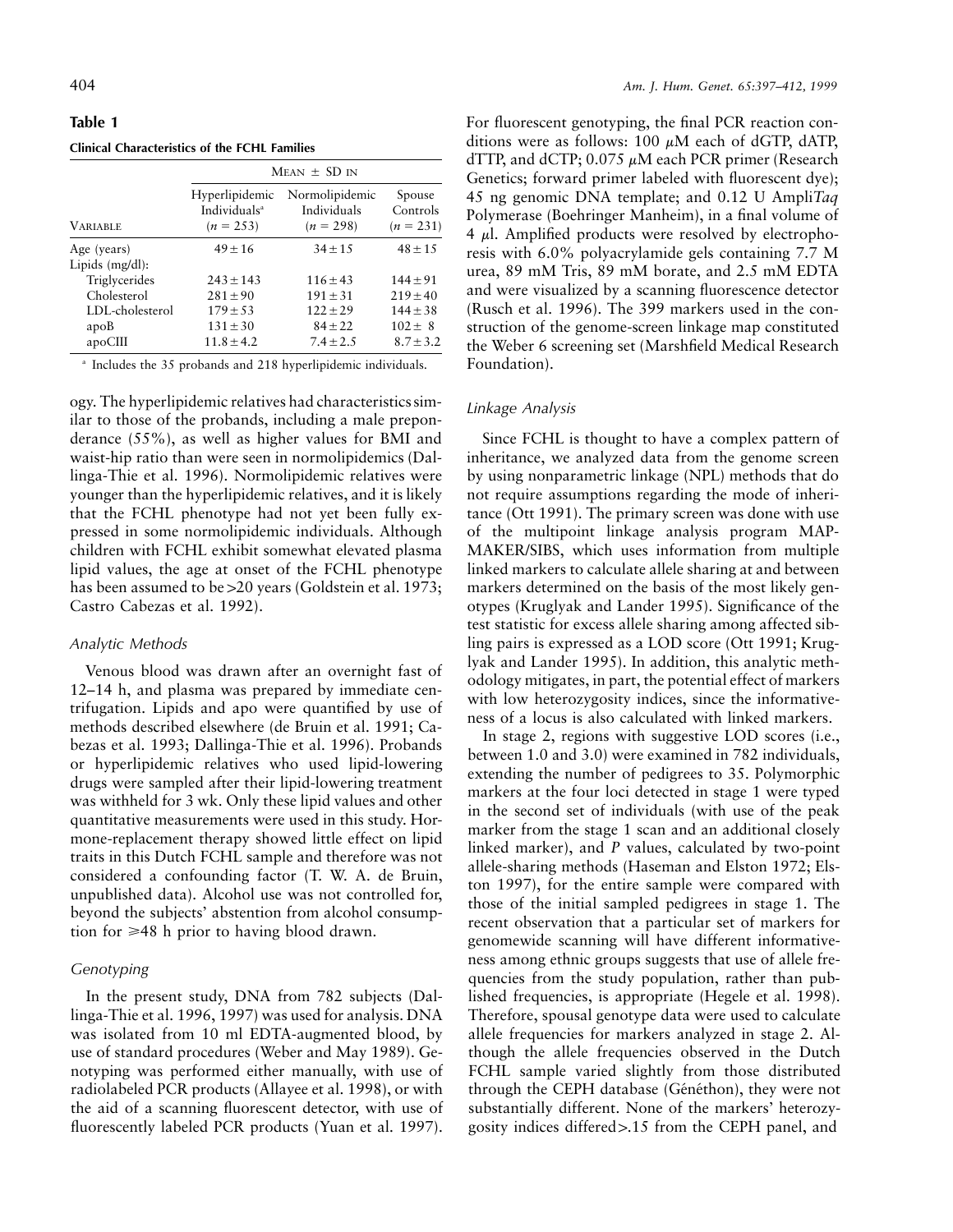$>84\%$  of the markers varied <.05. In addition, spousal genotypes were used to confirm Mendelian inheritance for marker alleles. Families with bilineal inheritance (i.e., a spouse with an expressed Fredrickson type IIB hyperlipidemic profile) were excluded from statistical analysis.

To assess linkage in the sample of clinically concordant affected sibling pairs, we calculated the mean allele sharing at the loci of interest and tested each allele for a significant difference from the expected value of random allele sharing (.50), by using the SIBPAL subprogram of the SAGE package (Elston 1997). A significant increase in allele sharing  $(> 0.50)$  was taken as evidence for linkage. The advantage of an initial analysis that uses only affected sibling pairs is that each person in the analysis is assumed to have the disease gene of interest, and other apparently unaffected individuals who may have the gene but who have not expressed the trait do not confound the results. Because a specific hypothesis was being tested with each of these loci, a  $P < .05$  was chosen to support our further analysis of the data. In addition to single-marker analyses, haplotypes derived from combinations of markers from the selected candidate regions were also used, to maximize the linkage information available in the extended stage 2 sample.

When the sample of affected sibling pairs in the selected candidate regions exhibited evidence for linkage, we extended the analyses to include two additional groups of sibling pairs, one in which both were unaffected (clinically concordant unaffected sibling pairs) and another in which one was affected and the other was unaffected (clinically discordant sibling pairs). At linked markers, both concordant affected and concordant unaffected sibling pairs are expected to demonstrate increased sharing of marker alleles identical by descent (IBD), whereas clinically discordant pairs should exhibit decreased sharing. However, both concordant unaffected and discordant sibling pairs should show weaker evidence for linkage than do affected sibling pairs, because some unaffected siblings may carry the disease gene but not express the phenotype, because of a lack of other genetic and/or environmental factors that contribute to the development of the disease (Thomson 1994).

Data from all three groups of sibling pairs were also combined into a linear-regression analysis with use of SIBPAL, which regresses the trait differences (disease status) between sibling pairs versus the proportion of marker alleles that they share IBD. A significantly negative regression-line slope indicates that those who are phenotypically alike tend to share more alleles, whereas those who are discordant tend to exhibit less allele sharing, thus providing evidence for linkage. In the absence of linkage, the slope of the regression line is not expected to be significantly different from zero. The linear-regression analysis was also done with haplotypes of markers from selected candidate regions.

The quantitative traits associated with FCHL (levels of total plasma triglycerides, LDL-cholesterol, apoB, apoCIII, and HDL-cholesterol) were analyzed in a similar fashion. All quantitative analyses were done initially on untransformed data, and logarithmically transformed data were analyzed when the quantitative-trait distribution was skewed. The effects of gender and age on plasma LDL-cholesterol, triglyceride, apoB, apoCIII, and HDL-cholesterol levels accounted for a small amount of the variability in the traits  $\langle r^2 \rangle < 10\%$ ). Accordingly, they were not used as covariates.

In an attempt to define criteria that better reflect FCHL affectation status, two new quantitative phenotypes were assessed as intermediate phenotypes. One, the ratio of total triglycerides to apoCIII, has been shown to be decreased in individuals with FCHL (van Barlingen et al. 1996). To better represent the source of elevated cholesterol in individuals with FCHL, non-HDL–cholesterol levels were used as another intermediate phenotype.

## *Assessing the Degree of Heterogeneity at the Chromosome 11 Locus*

To test for genetic heterogeneity, both an affectedsibling-pair analysis (which disregards parental phenotype) and a parametric LOD-score analysis (which uses parental phenotypic information) were done, with a peak marker (D11S1324) at the chromosome 11 locus. The GENEHUNTER program calculates an NPL statistic and the corresponding relative informativeness of the genotypic data for the families (Kruglyak et al. 1996; Kruglyak and Lander 1998). The NPL statistic is a model-free measure of allele sharing (a *Z* score). A parametric LOD-score analysis was also performed on the component nuclear families as if they were independent, with use of the LINKAGE package programs (v. 5.1, updated by J. Ott; Lathrop et al. 1984; Ott 1991) and the POLYPREP program (Terwillinger and Ott 1994) with FASTLINK (v. 2.3P; Lathrop et al. 1984, 1986; Cottingham et al. 1993; Schaffer et al. 1994). In our analysis, a LOD score was first calculated with the assumption of homogeneity at the locus, and a second LOD score was calculated with the assumption of heterogeneity. To circumvent problems of incomplete penetrance and the genetic ambiguity of an "unaffected" phenotype, we used an affecteds-only strategy by coding the subjects as either "affected" or "unknown" (Pajukanta et al. 1997). POLYPREP (Terwillinger and Ott 1994), which contains the program HOMOG, was used to test for possible heterogeneity for FCHL at marker D11S1324.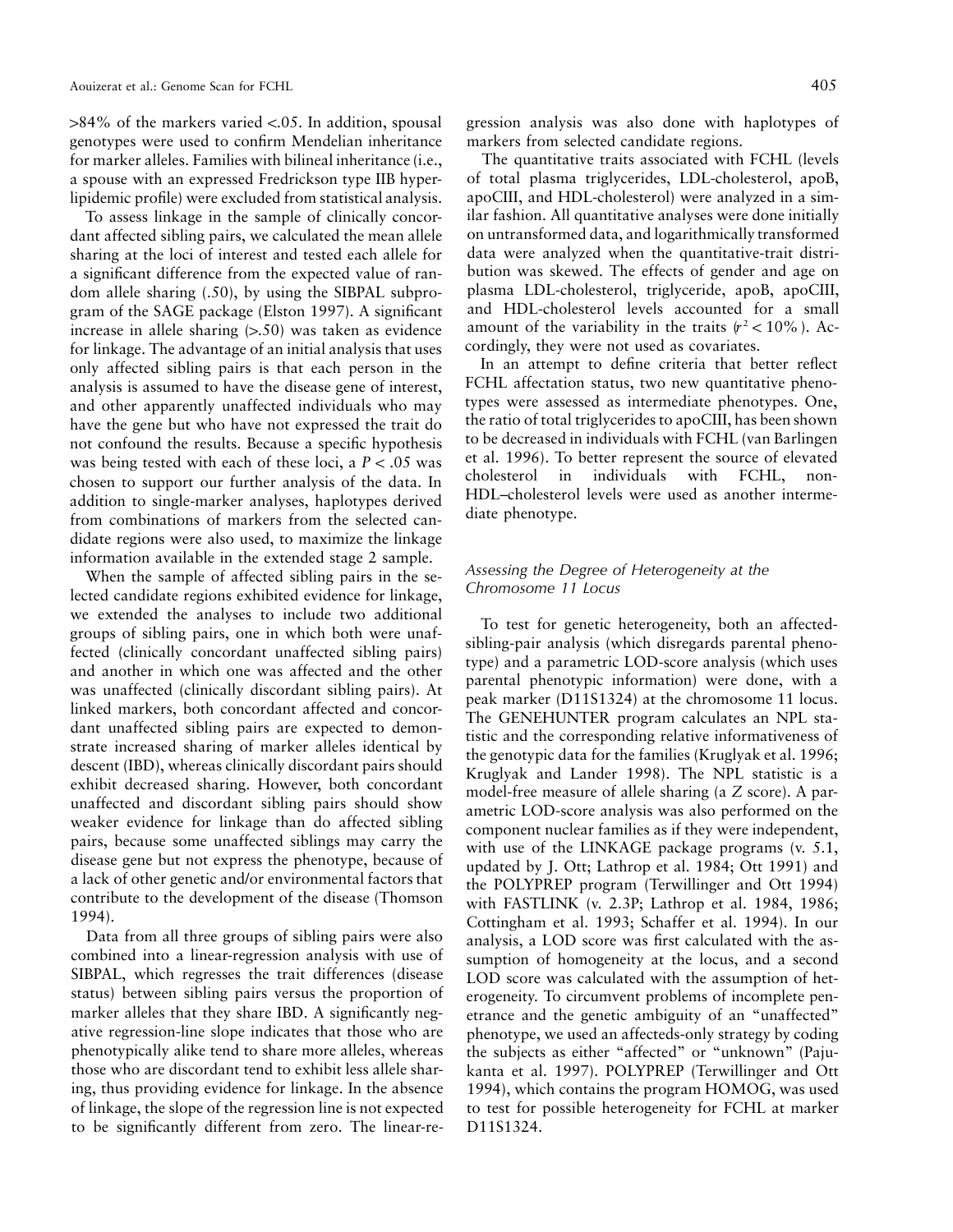#### **Table 2**

| Chromosome              | Maximum<br>LOD Score <sup>a</sup> | Nearest<br>Markerb                | Distance<br>from pter<br>(cM) | Information<br>Content | Allele<br>Sharing |
|-------------------------|-----------------------------------|-----------------------------------|-------------------------------|------------------------|-------------------|
| 1                       | 1.0                               | D1S1597                           | 21                            | .7                     | .52               |
| $\overline{\mathbf{c}}$ | 2.6                               | D2S2952                           | 16                            | .7                     | .62               |
| 3                       | .7                                | D3S1766                           | 84                            | .6                     | .56               |
| 4                       | .6                                | D4S2639                           | 21                            | $\cdot$ <sup>8</sup>   | .53               |
| 5                       | .7                                | D5S1505                           | 140                           | $\cdot$ <sup>8</sup>   | .54               |
| 6                       | .8                                | D6S1021                           | 111                           | $\cdot$ <sup>8</sup>   | .50               |
| 7                       | $\cdot$ 1                         | D7S513                            | 14                            | $\cdot$ <sup>8</sup>   | .56               |
| 8                       | $\cdot$ 3                         | D8S1106                           | 24                            | .6                     | .54               |
| 9                       | $\cdot$ .2                        | D9S1121                           | 33                            | $\cdot^8$              | .52               |
| 10                      | $\cdot$ <sup>8</sup>              | D <sub>10</sub> S <sub>1213</sub> | 155                           | .5                     | .53               |
| 11                      | 2.6                               | D11S1985                          | 62                            | .6                     | .55               |
| 12                      | .6                                | D12S2078                          | 150                           | .6                     | .50               |
| 13                      | .5                                | D13S800                           | 53                            | .7                     | .59               |
| 14                      | .6                                | D14S306                           | 36                            | .6                     | .53               |
| 15                      | .7                                | D15S655                           | 75                            | .5                     | .53               |
| 16                      | 1.4                               | D16S402                           | 106                           | $\cdot$ <sup>8</sup> . | .53               |
| 17                      | $\cdot$ 1                         | D17S2180                          | 100                           | $\cdot$ <sup>8</sup>   | .48               |
| 18                      | .6                                | D18S1357                          | 90                            | $\boldsymbol{\cdot}8$  | .52               |
| 19                      | 1.3                               | D19S589                           | 88                            | .5                     | .52               |
| 20                      | $\cdot$ 3                         | D20S171                           | 90                            | .7                     | .54               |
| 21                      | $\cdot$ 1                         | D21S1432                          | $\Omega$                      | .6                     | .52               |
| 22                      | $\cdot$ 1                         | D22S420                           | $\Omega$                      | .5                     | .53               |
| Х                       | .9                                | DXS6800                           | 93                            | .5                     |                   |

**Maximum Multipoint LOD Scores for Each Chromosome in the Genome Scan for FCHL**

Maximum multipoint LOD scores were calculated with use of the MAP-MAKER/SIBS program.

<sup>b</sup> Information for individual markers in the genome scan is provided at the Marshfield Center for Human Genetics Website.

#### **Results**

#### *Study Design*

Previous candidate-gene studies have failed to identify the genetic factor(s) that can account for overproduction of VLDL, the metabolic hallmark of FCHL. To map the principal genes involved and to examine the complexity of the disease, a genome scan was done in families ascertained for FCHL. Since previous modeling has suggested that FCHL is a complex disorder (Williams and Lalouel 1982), we primarily have used nonparametric (model-free) strategies for analyzing linkage data. Because a genome scan involves multiple testing, it is likely that some loci exhibiting modest LOD scores (1.0–3.0) will result by chance alone. To address this possibility, a two-stage study design was adopted.

In stage 1, a complete genome scan was done in 240 individuals in nuclear families from 18 Dutch FCHL families and then was analyzed with use of nonparametric multipoint methods (MAPMAKER/SIBS program; Kruglyak and Lander 1995). In stage 2, regions with suggestive LOD scores were examined by genotyping polymorphic markers at the loci detected in stage 1 in 17 additional families, thus extending the number of pedigrees to 35 (782 individuals). *P* values were then calculated by use of two-point allele-sharing methods (Elston 1997) for the entire sample and were compared with those of the initial sampled pedigrees in stage 1. Loci harboring FCHL genes are expected to attain or improve the stage 1 level of significance for the region, whereas loci observed by chance in stage 1 are expected to exhibit reduced significance.

#### *Stage 1 Analysis*

The complete linkage map consisted of 399 markers spanning ∼10-cM intervals (Yuan et al. 1997). All 22 autosomes and the X and Y chromosomes were typed, and the heterozygosity of the markers averaged .82 in the families analyzed. Table 2 presents the maximum LOD score obtained for each chromosome, along with the marker nearest to the peak. In the initial scan, no locus with a LOD score  $>3.0$  was identified; two loci (on chromosomes 2 and 11) had LOD scores  $\geq 2.0$ , and two other loci (on chromosomes 16 and 19) had LOD scores  $>1.0$ . Figure 2 shows the multipoint analyses of the four chromosomes exhibiting suggestive LOD scores. All four loci with LOD scores  $>1.0$  were examined further. A locus for FCHL identified in the Finnish isolate (Pajukanta et al. 1998) did not show evidence for linkage in the Dutch pedigrees, although a modest peak for tri-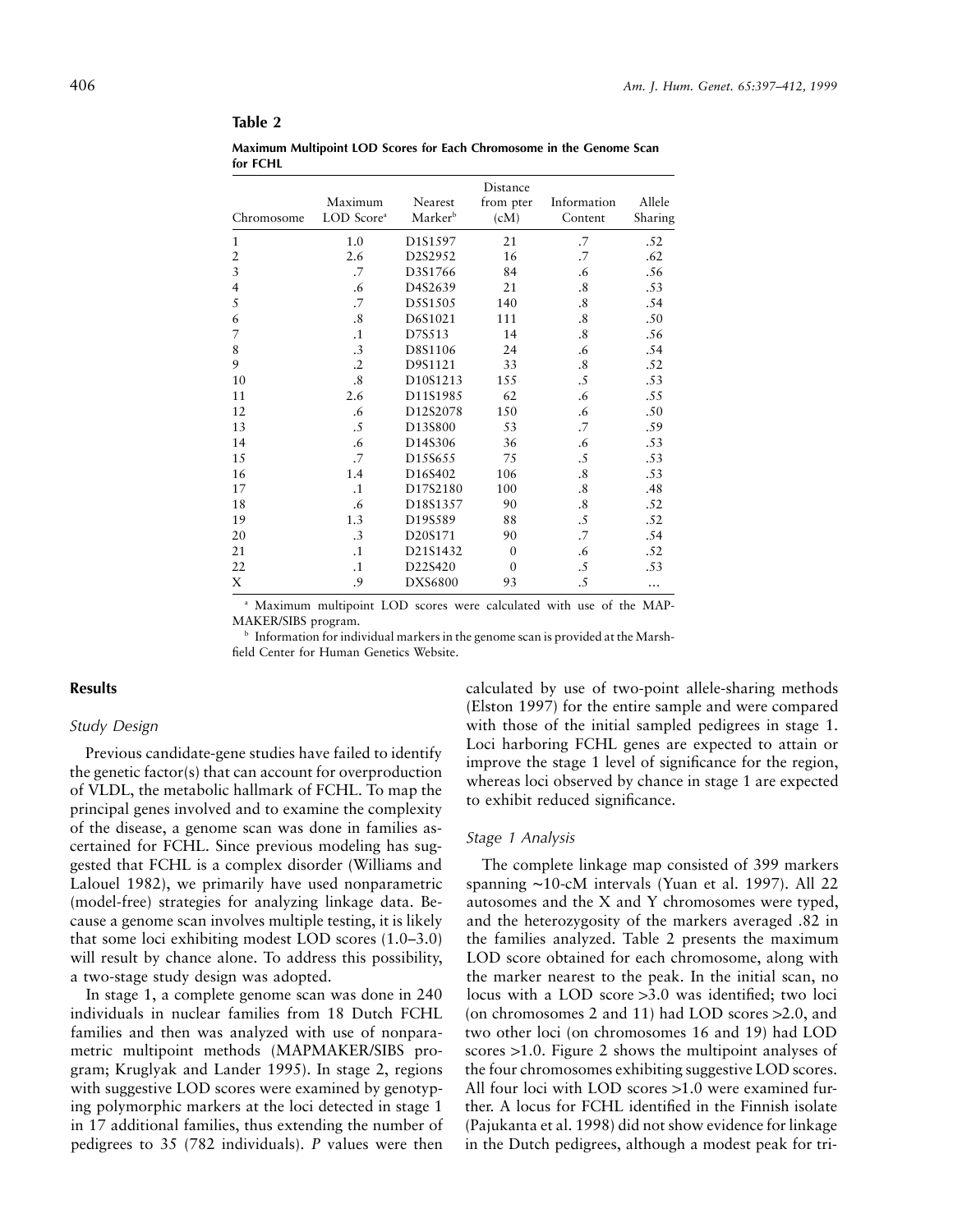glyceride levels  $(LOD = 1.0)$  was observed (data not shown).

We also tested for linkage several quantitative traits associated with FCHL, including total plasma levels of triglycerides, LDL-cholesterol, apoB, apoCIII, and HDLcholesterol, as well as two empirically derived intermediate phenotypes, the triglyceride-to-apoCIII ratio and non-HDL-cholesterol levels (described in Families and Methods). Analysis of these component quantitative traits and derived phenotypes in the genome scan failed to produce LOD scores  $> 1.0$  that were coincident with any of the four suggestive regions identified for the qualitative FCHL phenotype (data not shown). This finding is consistent with the concept that the combined parameters for the disorder may be a better diagnostic indicator than individual lipid or apo levels.

#### *Stage 2 Analysis*

The suggestive loci identified in the multipoint genome scan were further examined in the entire set of pedigrees comprising 35 families and 782 individuals. At each of the four loci, the peak marker and an additional closely linked marker were typed in all family members (table 3). A direct comparison of the results from the initial genome-scan linkage analysis with the results from the

#### **Table 3**

**Two-Point Linkage Analyses in Regions Showing Multipoint LOD**  $scores > 1.0$  in the Genome Scan

|                                  |                            | STAGE 1           |        | STAGE 2                    |                   |     |  |
|----------------------------------|----------------------------|-------------------|--------|----------------------------|-------------------|-----|--|
| <b>CHROMOSOME</b><br>AND MARKER  | No. of<br>ASP <sup>a</sup> | Allele<br>Sharing | P      | No. of<br>ASP <sup>a</sup> | Allele<br>Sharing | P   |  |
| 2:                               |                            |                   |        |                            |                   |     |  |
| D <sub>2</sub> S <sub>2952</sub> | 79                         | .62               | .000.5 | 206                        | .51               | .23 |  |
| D <sub>2</sub> S <sub>3</sub> 19 | .                          | .                 |        | 162                        | .48               | .82 |  |
| 11:                              |                            |                   |        |                            |                   |     |  |
| D11S1985                         | 81                         | .55               | .06    | 116                        | .56               | .02 |  |
| D11S1324                         |                            |                   | .      | 181                        | .55               | .01 |  |
| 16:                              |                            |                   |        |                            |                   |     |  |
| D16S402                          | 77                         | .53               | .21    | 151                        | .56               | .01 |  |
| D <sub>16</sub> S <sub>516</sub> | .                          |                   | .      | 167                        | .51               | .40 |  |
| 19:                              |                            |                   |        |                            |                   |     |  |
| D19S589                          | 81                         | .52               | .25    | 179                        | .53               | .10 |  |
| D19S927                          |                            |                   |        | 200                        | .51               | .01 |  |
|                                  |                            |                   |        |                            |                   |     |  |

 $A$  ASP = affected sibling pairs. The number of informative sibling pairs (of the possible 115 ASP genotyped) is given.

eight markers typed in the entire population was not possible. The MAPMAKER/SIBS program evaluates multipoint linkage at a locus by using marker information along the whole chromosome, which was available only for the 240 individuals in the genome scan.



**Figure 2** Potentially linked loci  $(n = 240)$  identified in the genome scan of 18 FCHL families. Multipoint plots for chromosomes 2, 11, 16, and 19 (*A, B, C,* and *D,* respectively) were obtained with use of the MAPMAKER/SIBS program. The chromosome length spanned by genetic markers on chromosomes 2, 11, 16, and 19 are 294, 147, 124, and 94 cM, respectively. The locations of genetic markers typed for each chromosome are indicated at the bottom of each plot. Intrachromosomal genetic distances and additional genetic marker information are available at the Marshfield Center for Human Genetics Website.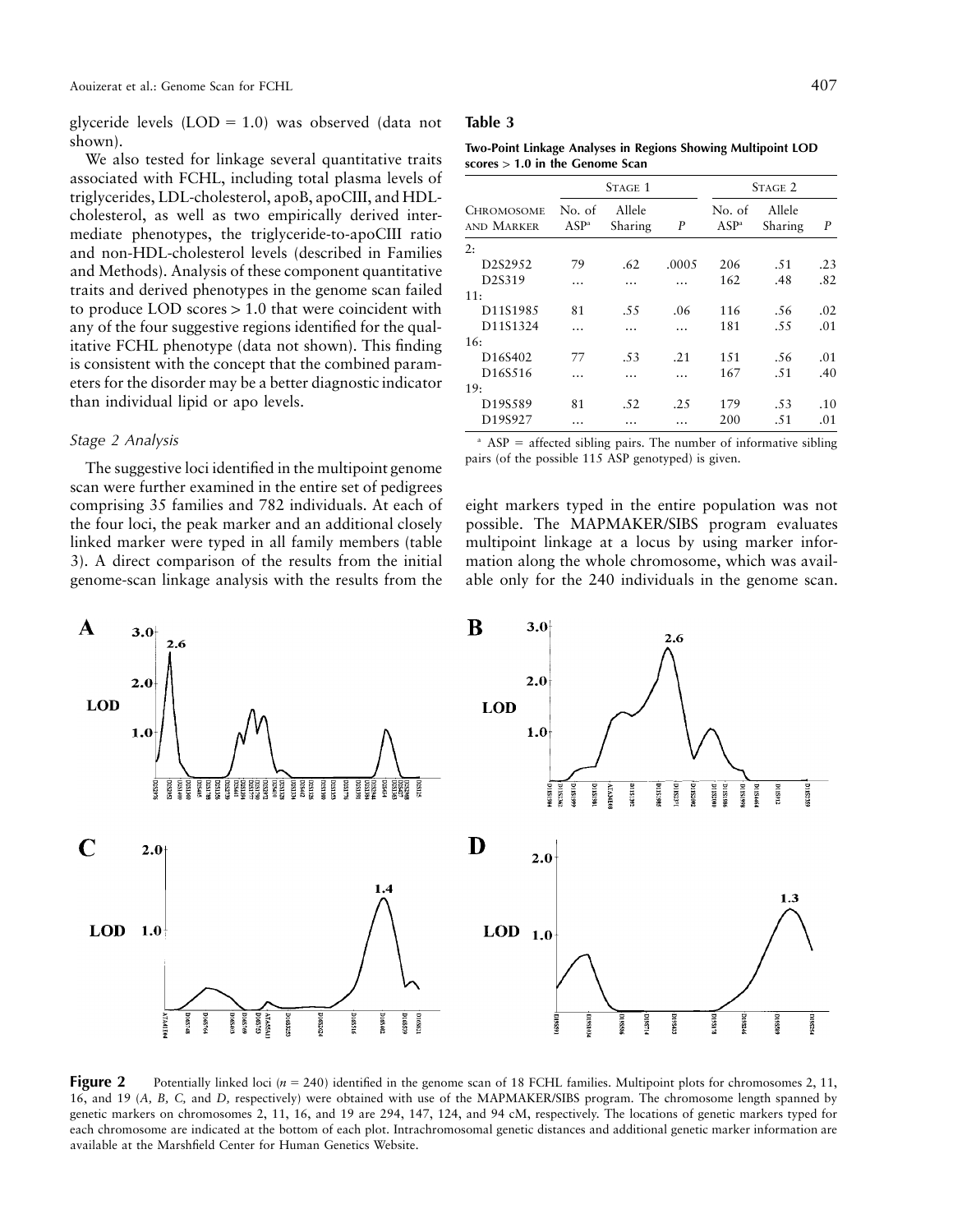Therefore, a two-point linkage analysis was used to examine the extended population (Elston 1997). The peak LOD-score marker within each of the four loci identified by the genomewide scan was first reanalyzed with use of two-point allele-sharing estimates in the affected sibling pairs. We evaluated the entire population for linkage by using the same two-point method, which made it possible to compare the results from the genome scan directly with the results from the entire population.

Table 3 shows the two-point linkage results for markers typed at these loci. For each marker, the mean allele sharing and the result of the test for its difference from .50 is given, expressed in terms of a *P* value. When extended from the initial sample, the locus on chromosome 2 exhibited a decrease in allele sharing and a nonsignificant linkage test for both markers (table 3). In the extended pedigrees, the degree of allele sharing among affected siblings at the chromosome 16 locus was significant at one marker (D16S402;  $P = .01$ ) but not at the other marker (D16S516;  $P = .40$ ). Similarly, at the chromosome 19 locus, one marker yielded evidence for linkage (D19S927;  $P = .01$ ), whereas the peak LODscore marker did not exhibit significant linkage (D19S589;  $P = .10$ ). In contrast, at the chromosome 11p locus, the peak marker yielded evidence for linkage (D11S1985;  $P = .02$ ), as did the other nearby marker not typed in the genome scan (D11S1324;  $P = .01$ ). On the basis of these data, the chromosome 11 locus was further examined for evidence of linkage and potential genetic heterogeneity.

## *Evaluating Evidence for an FCHL Locus on Chromosome 11*

To further evaluate the chromosome 11 locus, we typed additional markers to better define the peak location of the putative FCHL gene. In addition to an affected-sibling-pair analysis, we also performed a linear-regression analysis with these markers, using all available sibling pairs. As shown in table 4, the peak linkage in both analyses was observed with marker D11S1324. To maximize the informativeness of the region, we also constructed haplotypes by using the markers surrounding the peak (D11S1324, D11S1392, and D11S1985) and tested the haplotypes for linkage by using both the mean-allele-sharing test and the regression test (table 4). The affected sibling pairs demonstrated a significant mean allele sharing of .56, and the two-point *P* values increased in significance for the haplotype  $(P = .004)$ , compared with the individual markers (table 4). When all available sibling pairs were used in the linear-regression analysis, evidence for linkage with the haplotype was also observed  $(P = .002;$  fig. 3). This *P* value corresponds to a LOD score of ∼1.9. The fact that it is lower in magnitude than the peak LOD score of 2.6 observed, for chromosome 11, in the original scan presumably relates to the fact that it is based on a haplotype of three markers rather than on the increased power of a complete multipoint analysis. Furthermore, the clinically discordant sibling pairs (one affected and one unaffected) exhibited a significantly decreased mean allelesharing of .44 ( $P = .007$ ) for the haplotype, consistent with linkage of FCHL to this region.

The possibility exists that FCHL is genetically heterogeneous (Williams and Lalouel 1982; Aouizerat et al. 1999*a*). Using the peak marker at the chromosome 11 locus, D11S1324, we analyzed individual families to test for heterogeneity. The families were initially analyzed nonparametrically with GENEHUNTER (Kruglyak et al. 1996; Kruglyak and Lander 1998), which, analogous to SIBPAL, assesses the degree of allele sharing, among affected sibling pairs, at a marker locus. An advantage of GENEHUNTER for these nonparametric analyses is that it provides an estimate of the relative informativeness, for each family, at the marker locus. No evidence of genetic heterogeneity was observed at the chromosome 11 locus (data not shown). However, because nonparametric approaches have relatively low power for detection of linkage and heterogeneity (Ott 1991), a parametric analysis was also done. Parametric analyses require the specification of a mode of inheritance, diseaseallele frequency, and degree of penetrance. For the purposes of these analyses, the mode of inheritance was assumed to be dominant, as originally suggested for FCHL (Goldstein et al. 1973), and on the basis of a population prevalence of 1%—2%, the disease-allele frequency was set at 0.6%. We adopted an affecteds-



**Figure 3** Linear-regression analysis, for chromosome 11 haplotypes with FCHL. Negative regression of squared-trait differences for FCHL versus the number of marker alleles shared IBD are shown. The number of sibling pairs sharing zero, one, or two alleles IBD is 151, 289, and 146, respectively.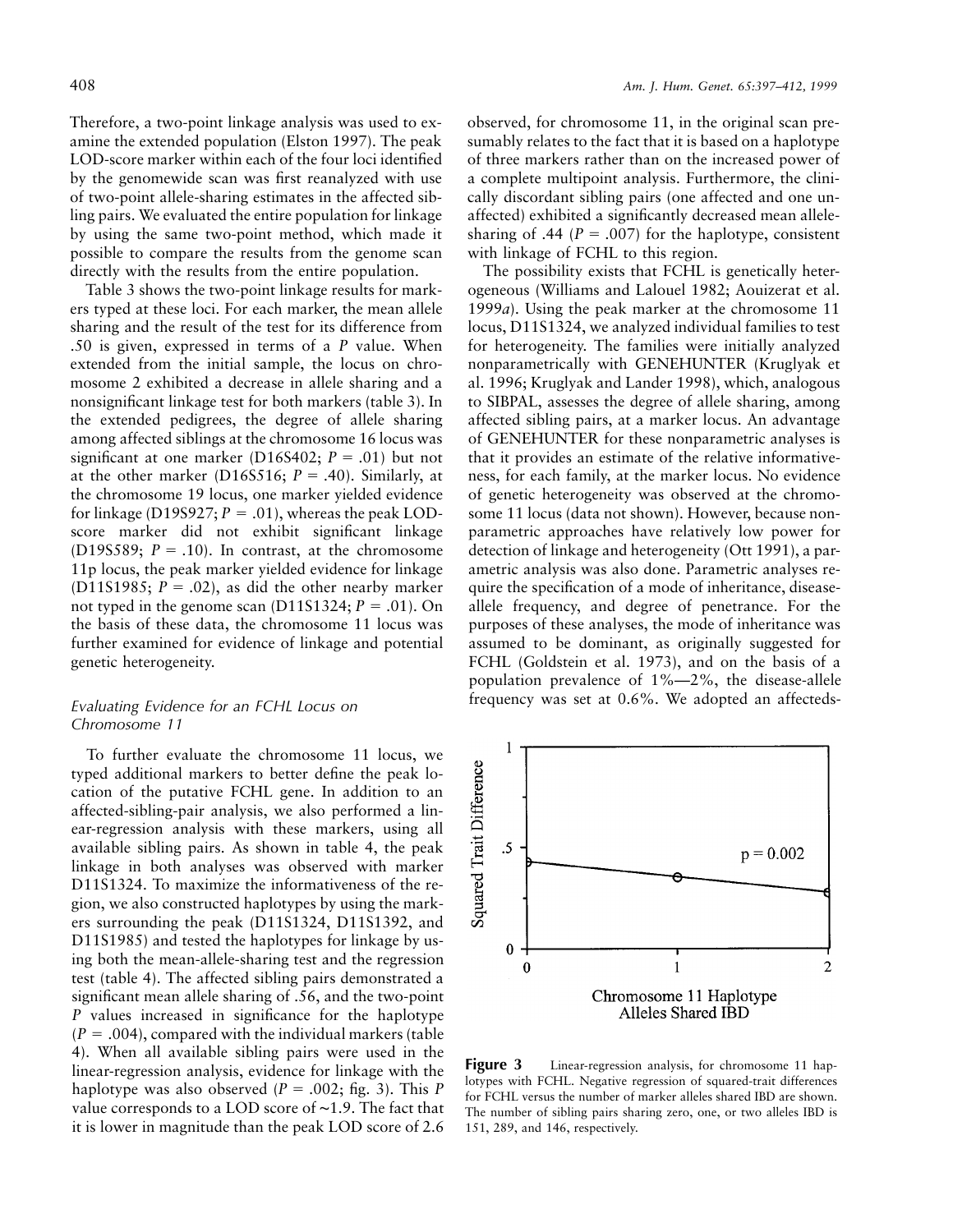#### **Table 4**

**Two-Point Sibling-Pair-Linkage Analysis Results, for Chromosome 11 Markers and FCHL**

| <b>MARKER</b>          |                                     | ASP <sup>b</sup> ANALYSIS | $LR^c$<br>ANALYSIS |                  |                  |                   |
|------------------------|-------------------------------------|---------------------------|--------------------|------------------|------------------|-------------------|
|                        | <b>DISTANCE<sup>a</sup></b><br>(CM) | No. of<br>ASP             | Allele<br>Sharing  | P <sup>d</sup>   | Edf <sup>e</sup> | P <sup>d</sup>    |
| D11S1999               | 17                                  | 1.59                      | .52                | .25              | 221              | $\frac{.05}{.44}$ |
| D11S1981               | 29                                  | 162                       | .52                | .16              | 229              |                   |
| ATA34E08               | 37                                  | 165                       | .54                | .05              | 245              | .04               |
| D11S1324               | 41                                  | 181                       | .55                | $\overline{.01}$ | 247              | .002              |
| D11S1392               | 50                                  | 208                       | .54                | $\overline{.02}$ | 266              | .06               |
| D11S1985               | 65                                  | 116                       | .56                | .02              | 183              | .01               |
| D11S2371               | 75                                  | 160                       | .51                | .40              | 221              | $\overline{.25}$  |
| D11S2002               | 85                                  | 131                       | .52                | .17              | 218              | .61               |
| Haplotype <sup>t</sup> |                                     | 219                       | .56                | .004             | 291              | .002              |

<sup>a</sup> From pter of chromosome 11.

 $<sup>b</sup>$  ASP = affected sibling pairs.</sup>

 $CLR$  = linear regression.

<sup>d</sup> Significant *P* values are underlined.

 $e$  Edf = effective df.

 $f$  The haplotype was constructed with use of markers D11S1324, D11S1392, and D11S1985.

only approach, and therefore the penetrance was set at 100%. A LOD-score–based statistic, generated by PO-LYPREP, was used to test for heterogeneity of FCHL at this locus. The total LOD score for this analysis with the assumption of heterogeneity did not deviate significantly from the original parametric analysis with the assumption of homogeneity  $(\Delta\text{LOD} < 0.12$ ; data not shown), thus providing no significant evidence of heterogeneity at marker D11S1324.

#### **Discussion**

The molecular and genetic factors contributing to FCHL have remained largely unknown since the discovery of the trait,  $>25$  years ago. Originally, FCHL was postulated to exhibit an autosomal dominant Mendelian pattern of inheritance (Goldstein et al. 1973), but subsequent analyses have suggested a more complex pattern (Williams and Lalouel 1982; Jarvik et al. 1993; Cullen et al. 1994; Bredie et al. 1997*b* Aouizerat et al. 1999*a*). Physiological and molecular studies have provided evidence that abnormalities associated with FCHL include overproduction of VLDL, altered lipid metabolism in peripheral tissues, and reduced catabolism of triglyceride-rich lipoproteins. Candidate-gene studies have identified possible modifier genes for FCHL, including variations of the LPL gene on chromosome 8 (Yang et al. 1996) and the apoAI-CIII-AIV gene cluster on chromosome 11 (Dallinga-Thie et al. 1997). We now report a genome scan for FCHL, done in a series of Dutch pedigrees. The results provide evidence for at least one locus that may harbor a gene(s) for FCHL. Furthermore, these results also support the notion that the genetic architecture of the disease is complex, which is consistent with previously reported segregation analyses.

Our comprehensive genome screen identified two loci with LOD scores  $>2.0$  and two loci with LOD scores 1.0–2.0. Because of the extensive number of linkage tests involved, we assumed that at least one of these loci was likely to have occurred by chance. Therefore, we typed markers at each of these four loci in 542 additional family members to test which, if any, would continue to exhibit evidence of linkage. The chromosome 2 locus failed the test of replication. The chromosome 16q and 19q results were suggestive and merit further investigation. However, the results for chromosome 11p were supportive, since the *P* values of markers typed in the region improved with the additional families examined. Moreover, typing additional markers in the region allowed haplotype analysis, which provided stronger evidence for linkage. The only obvious candidate gene related to lipid metabolism, identified in the 11p region, is that for the oxysterol-binding protein (OSBP; Entrez Database), which binds a range of biologically active sterols, including 25-hydroxysterol (Dawson et al. 1989; Levanon et al. 1990). However, recent studies of the role of OSBP in cellular cholesterol metabolism suggest that it is unlikely to underlie the FCHL trait (Ridgway et al. 1998; Storey et al. 1998; Lagace et al. 1999).

There was no evidence for genetic heterogeneity in the nonparametric analysis when the chromosome 11 locus (D11S1324) was tested. It is possible that the variability of these pedigree structures (fig. 1) may not permit its detection in the nonparametric analysis. An additional factor is the relative informativeness of the genetic marker (D11S1324), which varied among families (data not shown). The results from an adoption of a parametric approach, which is not vulnerable to these factors, also did not reveal evidence of genetic heterogeneity. However, these results are dependent on the accuracy of estimated parameters, such as disease-allele frequency, recombination fraction, and penetrance, none of which are easily assigned to a complex trait such as FCHL. Genetic heterogeneity is also revealed by the comparison of our results with those seen in a separate FCHL population. In a previous study on the Finnish isolate, strong evidence was provided for a major FCHL locus on human chromosome 1q21 (Pajukanta et al. 1998). However, this locus, identified on 1q21 (peak markers D1S104 and D1S1677), did not show significant evidence of linkage in the Dutch pedigrees reported here.

Complex segregation analyses have been applied to estimate the number of genes influencing FCHL, and evidence has been presented suggesting a model with only one or two major loci affecting serum triglyceride levels and/or apoB levels (Cullen et al. 1994; Jarvik et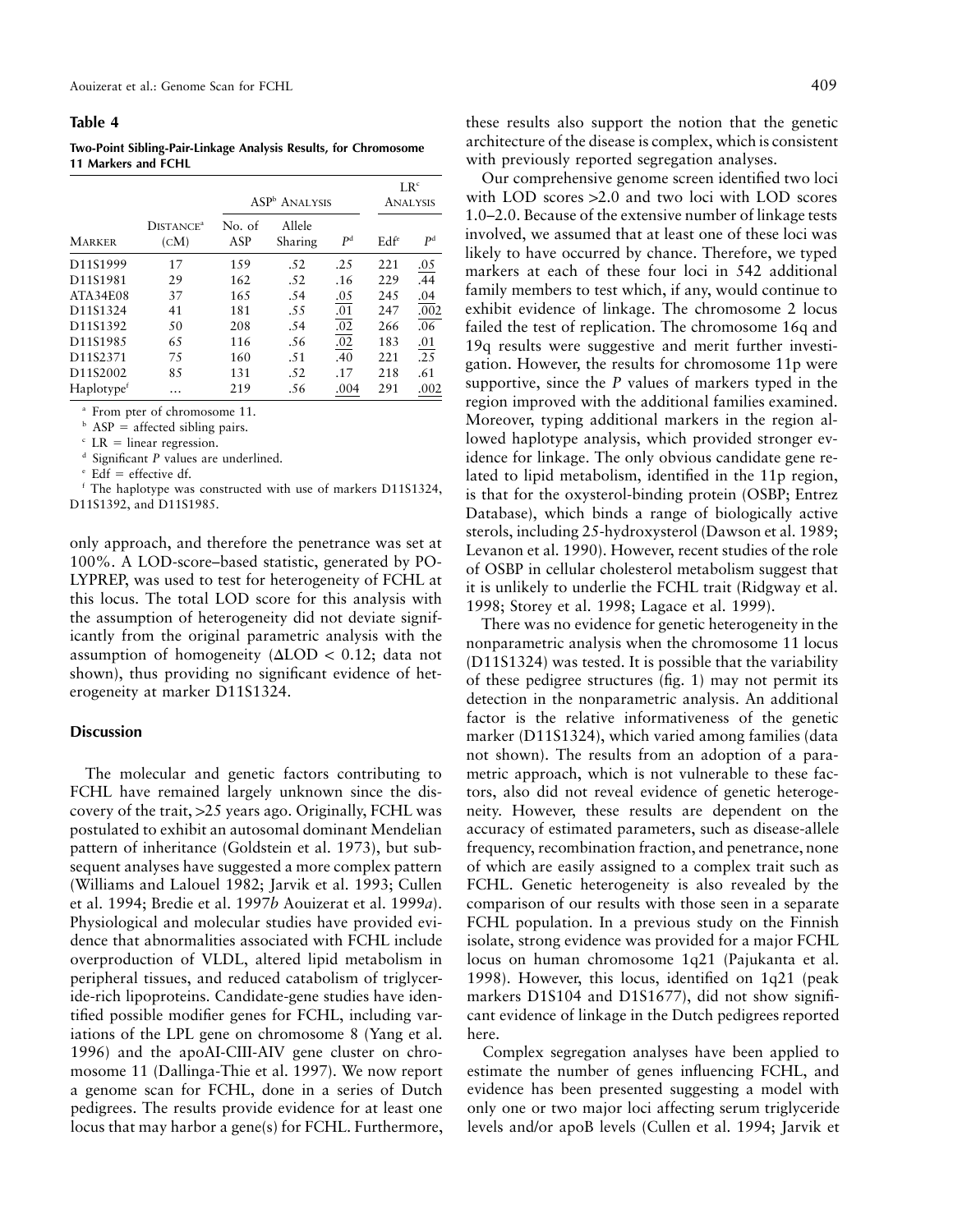al. 1994). Our results are consistent with a more complex pattern of inheritance involving multiple genetic factors or extensive heterogeneity. No locus with a LOD score  $>3.0$  was observed; therefore, it is highly unlikely that FCHL results from a single major predisposing gene in this Dutch population. Similarly, no locus with a LOD score  $>3.0$  was observed for any of the primary quantitative traits used in the diagnosis of FCHL, including levels of plasma triglycerides, cholesterol, apoB, and apoCIII (data not shown). Furthermore, these component quantitative traits failed to reveal evidence for linkage in regions identified by the analysis of the qualitative FCHL phenotype. This is best exemplified in the chromosome 11p candidate region, suggesting that the individual quantitative measurements may not accurately encompass the FCHL trait and that the qualitative FCHL phenotype may be a more accurate means of diagnosis.

An issue confounding the genetic analysis of FCHL is its mode of inheritance. The very large empiric risk (approaching 50% in some cases) to first-degree relatives has suggested, to some investigators, an autosomal dominant mode of inheritance. Although a number of segregation analyses have yielded results inconsistent with the dominant model, it does remain a possibility (Williams and Lalouel 1982; Jarvik et al. 1994; Bredie et al. 1996; Bredie et al. 1997*b*; Juo et al. 1998). One of the potential inferences from these results is that autosomal dominant inheritance is very unlikely as a potential explanation for FCHL in the Dutch population. We did not observe a LOD score  $\geq 3.0$ , using a large set of affected sibling pairs and a 10-cM-density genome scan. Linkage analysis for an autosomal dominant locus, contributing a risk to siblings  $(\lambda)$  of 3.0, should yield a LOD score of 3.3, given the large number of sibling pairs and the extensive pedigrees in the present study (Hauser et al. 1996). Yet, given both the empiric risk to sibs and the population frequency, FCHL has a sibling-risk estimate of  $\lambda > 20$ . Thus the results reported here contribute to the evidence that FCHL is complex, since traits exhibiting Mendelian inheritance would be expected to yield a highly significant LOD score at one locus. These results indicate that FCHL may develop from the additive effects of many genes, a high degree of genetic heterogeneity, or gene-gene and gene-environment interactions.

To conclude, the results of this genomewide scan provide evidence for a novel region, on chromosome 11, contributing to the FCHL phenotype in 35 Dutch families. At this time, chromosome 11 should still be considered a hypothesis-generating locus, and additional families should be studied to provide definitive evidence. It is now clear that FCHL is complex and heterogeneous, emphasizing the need for a variety of approaches, both

biochemical and genetic, and for studies of multiple populations.

# **Acknowledgments**

We would like to thank the patients and their relatives for participating in this study. We thank Yu-Rong Xia and Margreet van Linde-Sibenius for excellent technical assistance. We also thank Kelly Krass, Jackie Bodnar, and Maricela Alarcon, as well as Drs. Paivi Pajukanta and Leena Peltonen, for excellent discussions. This study was supported by National Institutes of Health grant HL-28481 (to A.J.L. and J.I.R.), Dutch Heart Foundation grant D 91.101, a grant from the Cedars-Sinai Board of Governors' Chair in Medical Genetics (to J.I.R.), and a grant from the Laubisch Fund, University of California, Los Angeles (to A.J.L.). Research support to B.E.A. was provided in part by the Warsaw Fellowship in Microbiology and The Sam and Rose Gilbert Fellowship. The results of the SIBPAL analysis were obtained by use of the program package SAGE and were supported by U.S. Public Health Services Resource grant P41 RR03655 from the Division of Resources. T.W.A.d.B. is a recipient of the Pioneer research grant of the Dutch Organization for Fundamental Research. Stage 1 of the genome scan was performed by The National Heart, Lung and Blood Institute Mammalian Genotyping Service in Marshfield, WI.

# **Electronic-Database Information**

Accession numbers and URLs for data in this article are as follows:

- Entrez Database Browser, http://www.ncbi.nlm.nih.gov/ Entrez/ (for mapping information on OSBP)
- Généthon, http://www.genethon.fr/genethon\_en.html (for CEPH database)
- Marshfield Center for Human Genetics, http://www.marshmed .org/genetics/ (for genome screen marker information)
- Online Mendelian Inheritance in Man (OMIM), http://www .ncbi.nlm.nih.gov/Omim (for FCHL [MIM 144250])

# **References**

- Aguilar-Salinas CA, Hugh P, Barret R, Pulai J, Zhu XL, Schonfeld G (1997) A familial combined hyperlipidemic kindred with impaired apolipoprotein B catabolism: kinetics of apolipoprotein B during placebo and pravastatin therapy. Arterioscler Thromb Vasc Biol 17:72–82
- Aitman TJ, Godsland IF, Farren B, Crook D, Wong HJ, Scott J (1997) Defects of insulin action on fatty acid and carbohydrate metabolism in familial combined hyperlipidemia. Arterioscler Thromb Vasc Biol 17:748–754
- Allayee H, Aouizerat BE, Cantor RM, Dallinga-Thie GM, Krauss RM, Lanning CD, Rotter JI, et al (1998) Families with familial combined hyperlipidemia and families enriched for coronary artery disease share genetic determinants for the atherogenic lipoprotein phenotype. Am J Hum Genet 63:577–585
- Aouizerat BE, Allayee H, Bodnar J, Krass KL, Peltonen L,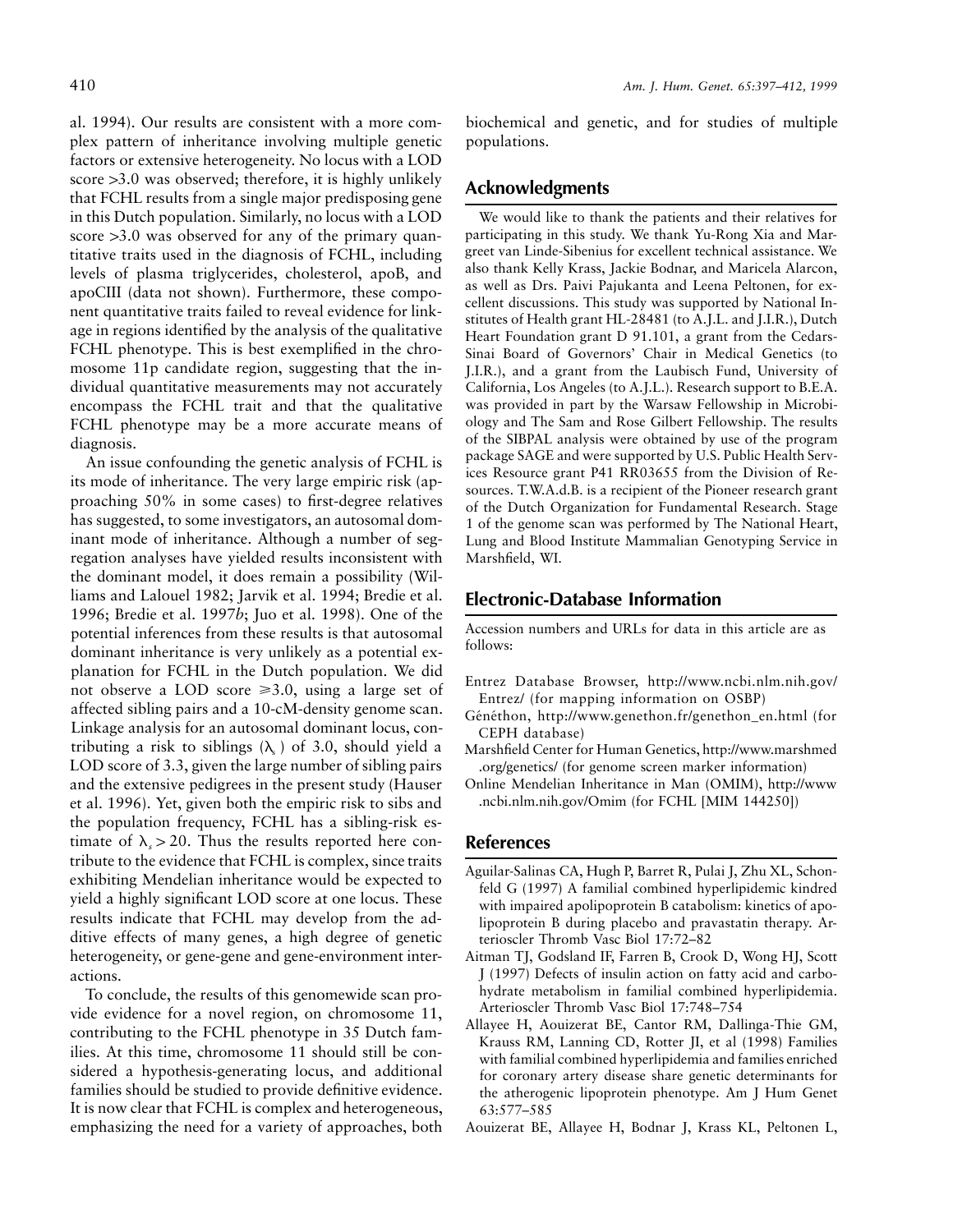deBruin TWA, Rotter JI, et al (1999) Novel genes for familial combined hyperlipidemia. Curr Opin Lipidol 10:113–122

- Aouizerat BE, Allayee H, Cantor RM, Dallinga-Thie GM, Lanning CD, de Bruin TWA, Lusis AJ, et al. Linkage of a candidate gene locus to familial combined hyperlipidemia: lecithin:cholesterol acyltransferase on 16q. Arterioscler Thromb Vasc Biol (in press)
- Bredie SJ, Demacker PN, Stalenhoef AF (1997*a*) Metabolic and genetic aspects of familial combined hyperlipidaemia with emphasis on low-density lipoprotein heterogeneity. Eur J Clin Invest 27:802–811
- Bredie SJH, Kiemeney LA, de Haan AFJ, Demacker PNM, Stalenhoef AFH (1996) Low-density lipoprotein subfraction profiles in familial combined hyperlipidemia. Am J Hum Genet 58:812–822
- Bredie SJH, van Drongelen J, Kiemeney LA, Demacker PN, Beaty TH, Stalenhoef AF (1997*b*) Segregation analysis of plasma apolipoprotein B levels in familial combined hyperlipidemia. Arterioscler Thromb Vasc Biol 17:834–840
- Brunzell JD, Albers JJ, Chait A, Grundy SM, Groszek E, McDonald GB (1983) Plasma lipoproteins in familial combined hyperlipidemia and monogenic familial hypertriglyceridemia. J Lipid Res 24:147–155
- Cabezas MC, de Bruin TW, Jansen H, Kock LA, Kortland W, Erkelens DW (1993) Impaired chylomicron remnant clearance in familial combined hyperlipidemia. Arterioscler Thromb Vasc Biol 13:804–814
- Castellani LW, Weinreb A, Bodnar J, Goto AM, Doolittle M, Mehrabian M, Demant P, et al (1998) Mapping a gene for combined hyperlipidemia in a mutant mouse strain. Nat Genet 18:374–377
- Castro Cabezas MT, de Bruin TWA, Erkelens DW (1992) Familial combined hyperlipidemia: 1973–1991. Neth J Med 40:83–95
- Cianflone K, Maslowska M, Sniderman A (1995) The acylation stimulating protein-adipsin system. Int J Obes Relat Metab Disord 19:S34–S38
- Cortner JA, Coates PM, Bennett MJ, Cryer DR, Le N-A (1991) Familial combined hyperlipidemia: use of stable isotopes to demonstrate overproduction of very low density apolipoprotein B by the liver. J Inherit Metab Dis 14:915–922
- Cottingham RW Jr, Idury RM, Schäffer AA (1993) Faster sequential genetic linkage computations. Am J Hum Genet 53: 252–263
- Cullen P, Farren JS, Scott J, Farrall M (1994) Complex segregation analysis provides evidence for a major gene acting on serum triglyceride levels in 55 British families with familial combined hyperlipidemia Arterioscler Thromb 14: 1233–1249
- Dallinga-Thie GM, Bu X, van Linde-Sibenius Trip M, Rotter JI, Lusis AJ, de Bruin TWA (1996) Apolipoprotein AI/CIII/ AIV gene cluster in familial combined hyperlipidemia: effects on LDL-cholesterol and apolipoproteins B and C-III. J Lipid Res 37:136–147
- Dallinga-Thie GM, van Linde-Sibenius Trip M, Rotter JI, Cantor RM, Bu X, Lusis AJ, de Bruin TWA (1997) Complex genetic contribution of the apoAI-CIII-AIV gene cluster to familial combined hyperlipidemia: identification of different susceptibility haplotypes. J Clin Invest 99:953–961
- Dawson PA, Ridgway ND, Slaughter CA, Brown MS, Gold-

stein JL (1989) cDNA cloning and expression of oxysterolbinding protein, an oligomer with a potential leucine zipper. J Biol Chem 264:16798–16803

- de Bruin TWA, Brouwer CB, Gimpel JA, Erkelens DW (1991) Postprandial decrease in HDL cholesterol and HDL apoA-I in normal subjects in relation to triglyceride metabolism. Am J Physiol 260:492–498
- Elston RC (1997) Statistical analysis for genetic epidemiology, release 3.1. Rammelkamp Center for Education and Research, Cleveland
- Goldstein JL, Schrott HG, Hazzard WR, Bierman EL, Motulsky AG (1973) Hyperlipidemia in coronary heart disease. II. Genetic analysis of lipid levels in 176 families and delineation of a new inherited disorder, combined hyperlipidemia. J Clin Invest 52:1544–1568
- Hanis CL, Boerwinkle E, Chakraborty R, Ellsworth DL, Concannon P, Stirling B, Morrison VA, et al (1996) A genomewide search for human non-insulin-dependent (type 2) diabetes genes reveals a major susceptibility locus on chromosome 2. Nat Genet 13:161–166
- Haseman JK, Elston RC (1972) The investigation of linkage between a quantitative trait and a marker locus. Behav Genet 2:3–19
- Hauser ER, Boehnke M, Guo S-W, Risch N (1996) Affectedsib-pair interval mapping and exclusion for complex genetic traits and sampling considerations. Genet Epidemiol 13: 117–137
- Hegele RA, Sun F, Harris SB, Anderson C, Hanley AJ, Zinman B (1998) Genome-wide scanning for type 2 diabetes susceptibility in Canadian Oji-Cree, using 190 microsatellite markers. J Hum Genet 44:10–14
- Iselius L (1981) Complex segregation analysis of hyperglyceridemia. Hum Hered 31:222–226
- Jarvik GP, Beaty TH, Gallagher PR, Coates PM, Cortner JA (1993) Genotype at a major locus with large effects on apolipoprotein B levels predicts familial combined hyperlipidemia. Genet Epidemiol 10:257–270
- Jarvik GP, Brunzell JD, Austin MA, Krauss RM, Motulsky AG, Wijsman E (1994) Genetic predictors of FCHL in four large pedigrees: influence of ApoB level major locus predicted genotype and LDL subclass phenotype. Arterioscler Thromb 14:1687-1694
- Juo SHH, Bredie SJH, Kiemeney LA, Demacker PNM, Stalenhoef AFH (1998) A common mechanism determines plasma apolipoprotein B levels and dense LDL subfraction distribution in familial combined hyperlipidemia. Am J Hum Genet 63:586–594
- Kissebah AH, Alfarsi S, Adams PW (1981) Integrated regulation of very low density lipoprotein triglyceride and apolipoprotein-B kinetics in man: normolipidemic subjects, familial hypertriglyceridemia and familial combined hyperlipidemia. Metabolism 30:856–868
- Kruglyak L, Daly MJ, Reeve-Daly MP, Lander ES (1996) Parametric and nonparametric linkage analysis: a unified multipoint approach. Am J Hum Genet 58:1347–1363
- Kruglyak L, Lander ES (1995) Complete multipoint sib-pair analysis of qualitative and quantitative traits. Am J Hum Genet 57:439–454
- (1998) Faster multipoint linkage analysis using Fourier transforms. J Comput Biol 5:1–7